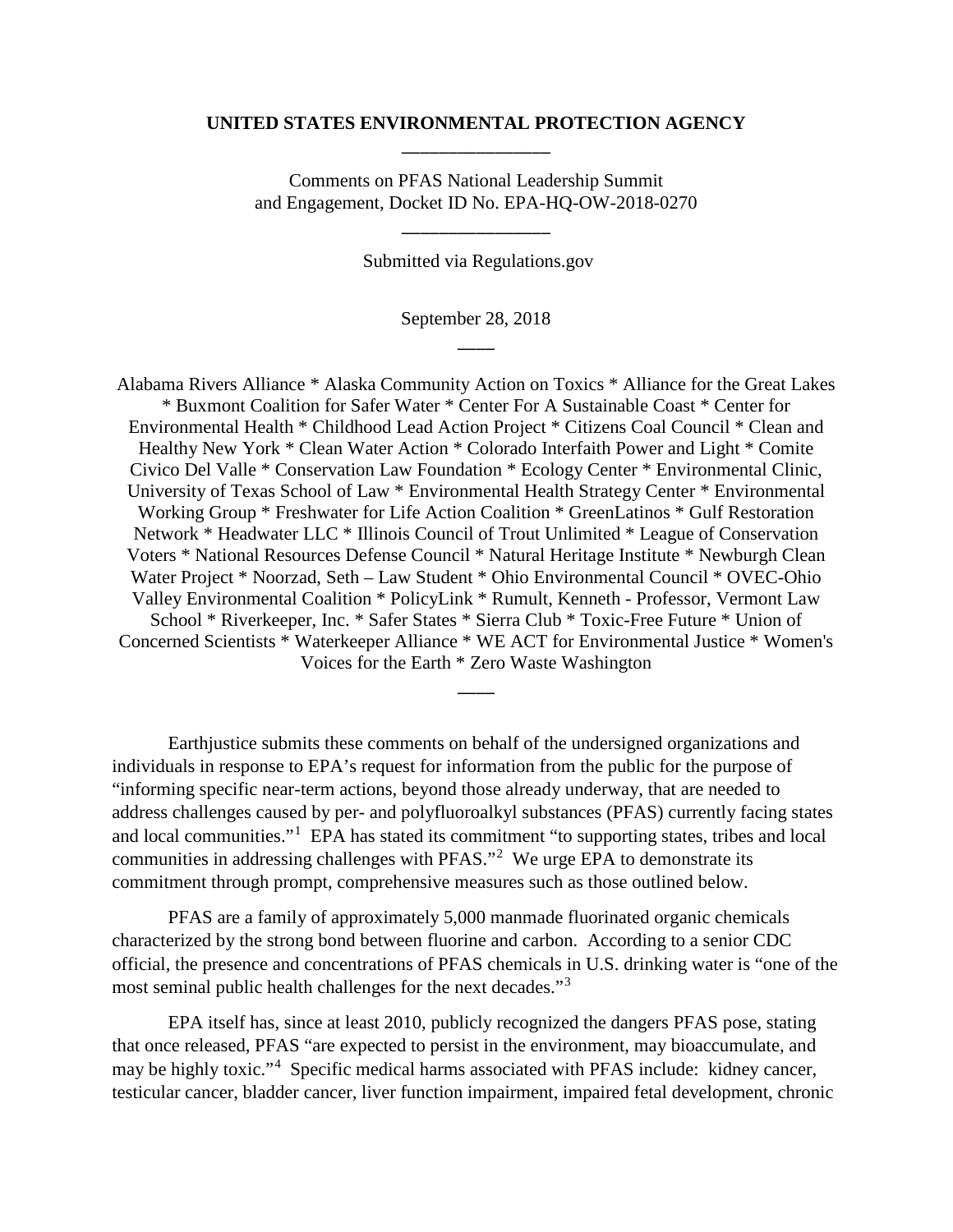intestinal inflammation, disruption of critical thyroid hormones, weakened immune system, and high cholesterol.<sup>[5](#page-5-4)</sup>

As EPA officials have recognized, because of the sheer number of PFAS, their makeup, and the dangers scientific studies show they pose, EPA should not regulate PFAS on an individual basis.<sup>[6](#page-5-5)</sup> Instead, EPA should regulate PFAS as a class. That PFAS pose dangers to human health has largely been based on studies of perfluorooctanoic acid ("PFOA") and perfluorooctane sulfonate ("PFOS"), two "long-chain" PFAS that have been the most extensively produced and studied PFAS.<sup>[7](#page-5-6)</sup> While domestic PFAS manufacturers are replacing production and use of PFOA and PFOS with shorter-chain PFAS, those replacements are structurally similar to their long-chain predecessors,<sup>[8](#page-5-7)</sup>, and no studies demonstrate that they are safe. Indeed, shorterchain PFAS may be similarly persistent as long-chain PFAS and more mobile in the environment, thus posing a greater potential for long-range contamination.<sup>[9](#page-5-8)</sup> Thus, it would be illogical to keep states and communities informed of the manufacture, use and release of only some PFAS and not others, especially when new PFAS continue to be developed.

Before states, tribes and local communities can meaningfully *prevent* and *address* PFAS contamination, they must first know whether and where *all* known PFAS are manufactured, used, or released in their vicinity. Unfortunately, EPA has failed to meaningfully and comprehensively require disclosure of PFAS. EPA should correct that immediately, and, at a minimum, implement the following:

• **Test Drinking Water Systems for the Presence of PFAS**. The best, most immediate near-term actions EPA can take to assist states, tribes and communities with this challenge is to require comprehensive testing for PFAS in all public water systems, and public disclosure of all results, so that states and municipalities can begin to design and implement measures to ensure safe drinking water is available. Testing should be required for all PFAS for which analytic methods for testing have been developed.

**Develop Analytical Methods.** Analytical methods for testing for PFAS have been developed for only approximately 30 of the 3000 known PFAS. EPA should invest resources to develop analytical test methods for widely-used PFAS, using the lowest available detection limits. It should then add those PFAS to its Priority Pollutant List ("PPL"), a set of chemical pollutants for which EPA has published analytical test methods.<sup>10</sup> States and tribes consult the PPL when developing ambient water quality criteria.<sup>[11](#page-5-10)</sup>

**Facilitate Testing for the Presence of PFAS:** EPA should also add all PFAS for which analytical testing methods exist to the next round of testing pursuant to the Unregulated Contaminant Monitoring Rule (UCMR) under the Safe Drinking Water Act (SDWA), so that data on the presence of PFAS in drinking water is collected. In addition, the thresholds at which the presence of six PFAS currently on the UCMR should be detected and reported should be significantly lowered in accordance with the latest science. As you are aware, a recent draft toxicological profile of PFAS issued by ATSDR indicated that the safe levels of PFAS in drinking water are much lower than reflected in EPA's 2016 Health Advisory Levels.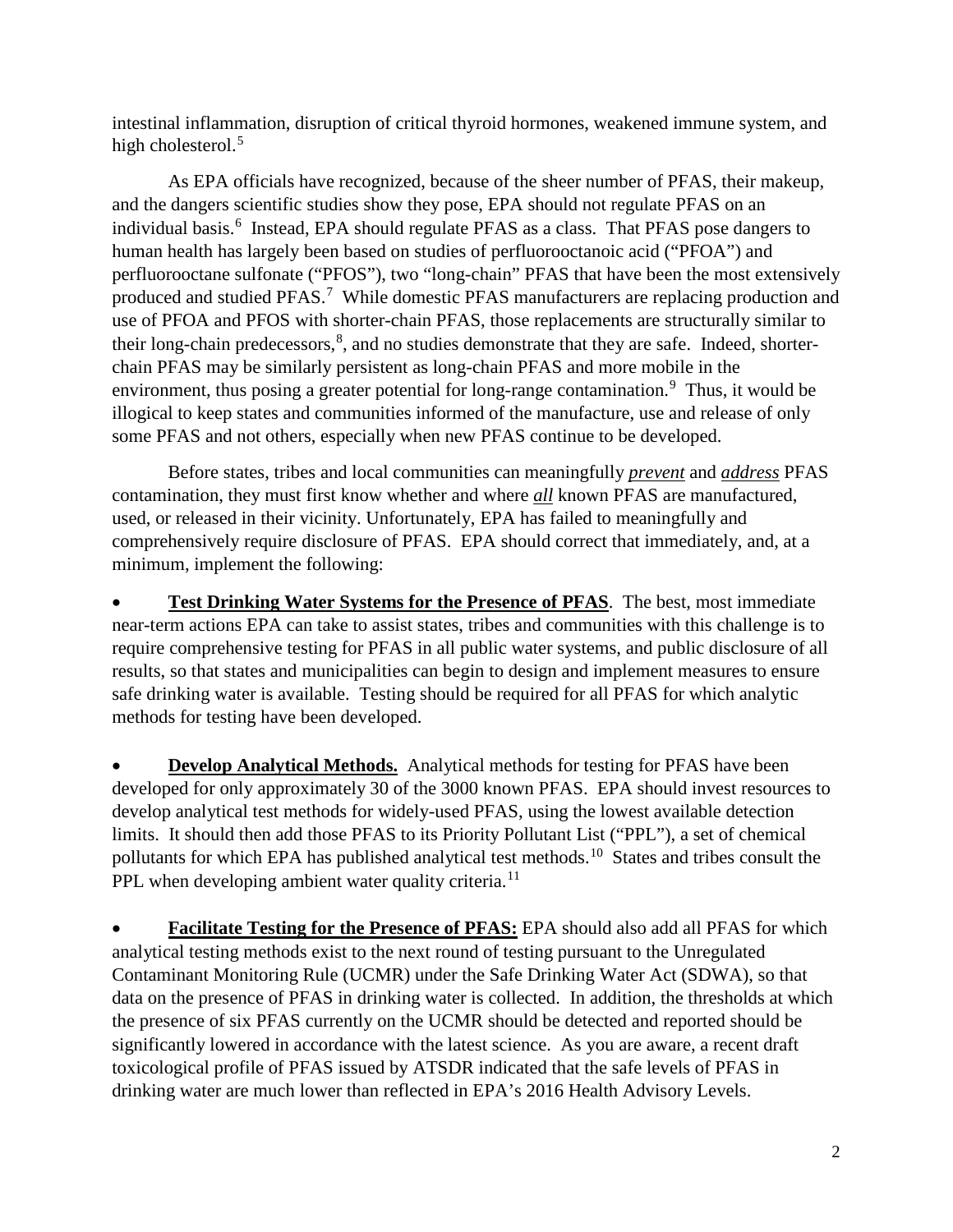• **Add PFAS to the Toxics Release Inventory:** As you are aware, the Emergency Planning and Community Right to Know Act (EPCRA), 42 U.S.C. §§ 11001, *et seq.*, is the primary federal law designed to alert communities to toxic contamination. The Toxics Release Inventory (TRI) program serves several purposes, including "to inform persons about releases of toxic chemicals to the environment; to assist governmental agencies, researchers, and other persons in the conduct of research and data gathering; [and,] to aid in the development of appropriate regulations, guidelines, and standards."<sup>[12](#page-5-11)</sup> EPA is authorized to use its rulemaking authority to "add or delete a chemical from the [TRI list] at any time."[13](#page-5-12)

EPA has failed to add *any* PFAS to the TRI despite indicating over a decade ago that it would take steps to do so. EPA should promptly initiate a rulemaking to require PFAS as a class to be listed on the TRI, as it has done for several other classes of chemicals like PCBs. In 2005, EPA settled an administrative complaint it had filed against E.I. DuPont de Nemours (now Chemours), accusing it of concealing information for more than 20 years regarding the harms of PFOA, for the largest civil administrative penalty it had ever obtained.<sup>[14](#page-5-13)</sup> Alarmed by the risks posed by PFOA and PFOS, EPA then convinced domestic manufacturers to cease manufacturing those PFAS. At that time, EPA also announced that it would "initiate efforts to add PFOA and related chemicals to the Toxics Release Inventory (TRI) to help monitor the results" of the agreement."<sup>15</sup> Twelve years later, EPA has not even initiated a rulemaking to add PFOA or PFOS—or any PFAS—to the TRI list. EPA should act immediately on this front for all PFAS. When it does so, it should establish a reporting threshold of 1,000 pounds, consistent with other chemicals, or classes of chemicals such as PCBs, of special concern.[16](#page-5-15) It should also ensure that the requirement to report releases apply to facilities that are in Standard Industrial Classification Codes 45 (airports) and 97 (military), as it is imperative that the public know when these types of facilities in particular, which are known responsible parties for significant PFAS pollution, release these toxic substances into the environment.

• **Designate PFAS as Toxic Pollutants under the Clean Water Act:** As it has done for other groups of contaminants, EPA can and should add PFAS as a group to its Toxic Pollutant List pursuant to section 307(a)(1) of the Clean Water Act (CWA).<sup>17</sup> This addition will cause PFAS to be added to the CERCLA hazardous substance list, which will in turn require federal, state and local government to be notified when PFAS over a certain amount are released into the environment. States and tribes would then use this list to establish ambient water quality criteria for PFAS.

• **Close Loopholes That Allow New PFAS on Market Without Safety Review:** EPA should also take steps to ensure that no new PFAS are manufactured without going through the approval process set forth in section 5 of the Toxic Substances Control Act (TSCA). TSCA requires manufacturers to seek approval of new chemicals by submitting a premanufacture notice (PMN) to EPA.<sup>18</sup> This pre-market review and approval process is often avoided due to regulatory loopholes. For example, EPA allows companies to evade pre-market safety review requirements for PFAS if they are produced in low volume, as byproducts, or if they are used for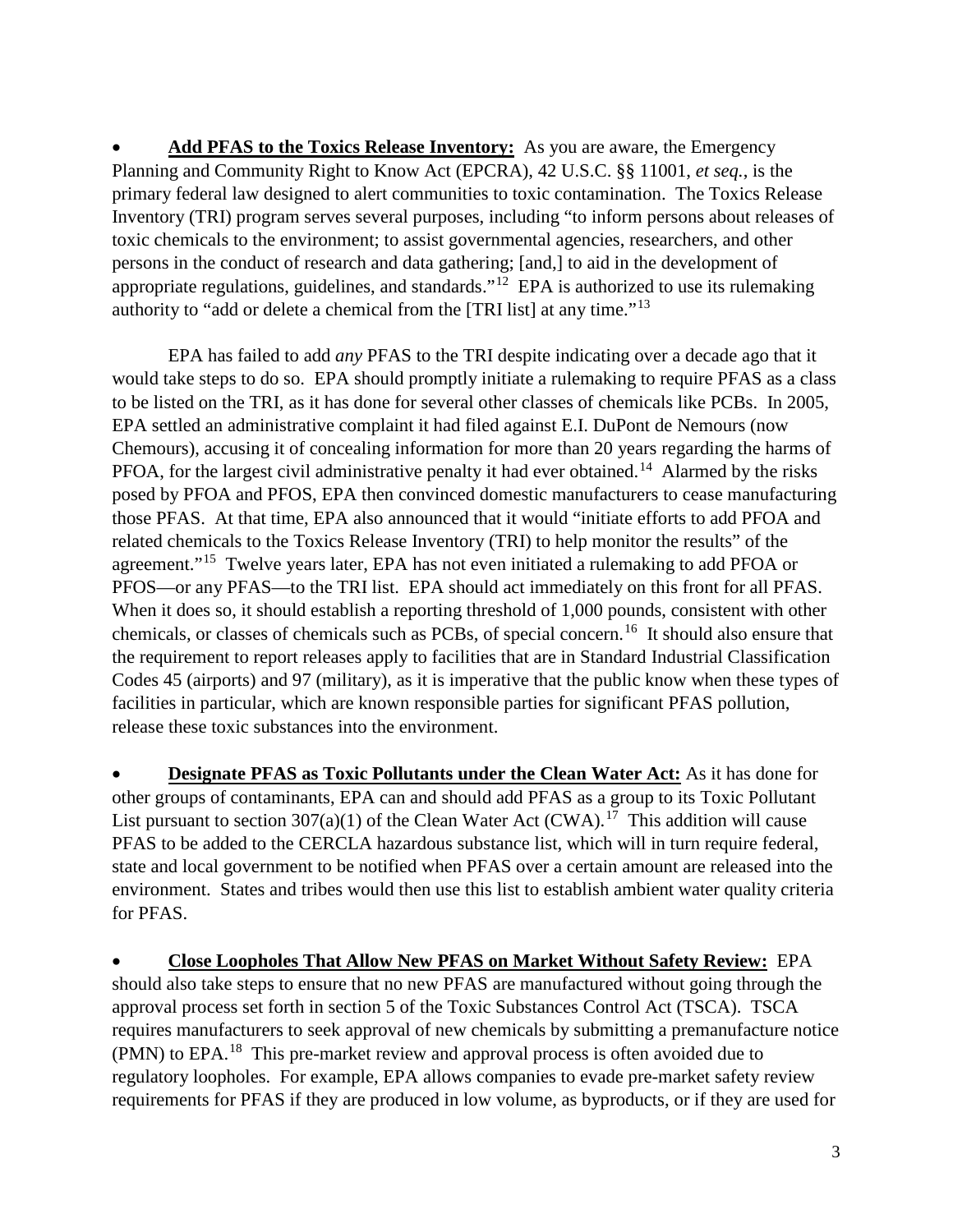research and development or test marketing.<sup>[19](#page-5-18)</sup> . Given the persistent, bioaccumulative, and toxic qualities associated with PFAS, no exemption from premanufacture notice and safety review should be available for PFAS.

**Inform the Public of Active PFAS:** The public does not know how many PFAS chemicals are on the TSCA "inventory" of active chemicals in commerce. At EPA's May 2018 PFAS Summit, Jeff Morris, Director of the Office of Pollution Prevention and Toxics, stated that nearly 900 PFAS chemicals have come through EPA's TSCA program since 2006.<sup>20</sup> EPA's website indicates that almost 500 PFAS, including 330 non-confidential PFAS, have been reported to EPA. [21](#page-5-20) Yet, government officials, tribes, and communities cannot readily determine which substances on the Toxics Substances Control Act Inventory are PFAS, and which PFAS are manufactured or used for industrial purposes in their area. EPA should develop, publish on EPA.gov, and regularly update a database of known and active PFAS. For each PFAS, the database should identify: where it is manufactured, processed, or otherwise used for industrial purposes; an estimated amount of the maximum amount of total PFAS present at the facility; and the general category or categories of use. A PFAS database would keep officials and communities apprised about PFAS near them, and help them prepare for possible contamination.

\* \* \*

States, tribes, and local communities will be able to address the ubiquitous existence of PFAS and the dangers they pose only if EPA and the public are made aware of: 1) the manufacture, use, and release of PFAS; and, 2) PFAS contamination of drinking water. EPA should act immediately to implement the actions outlined above. Only a comprehensive approach to disclosure of PFAS will provide the needed information, and there is no scientific, legal, or public health basis for failing to implement all of the suggestions outlined above.

Submitted by:

## Earthjustice on *behalf of*

Alabama Rivers Alliance Alaska Community Action on Toxics Alliance for the Great Lakes Buxmont Coalition for Safer Water Center For A Sustainable Coast Center for Environmental Health Childhood Lead Action Project Citizens Coal Council Clean and Healthy New York Clean Water Action Colorado Interfaith Power and Light Comite Civico Del Valle Conservation Law Foundation Ecology Center Environmental Clinic, University of Texas School of Law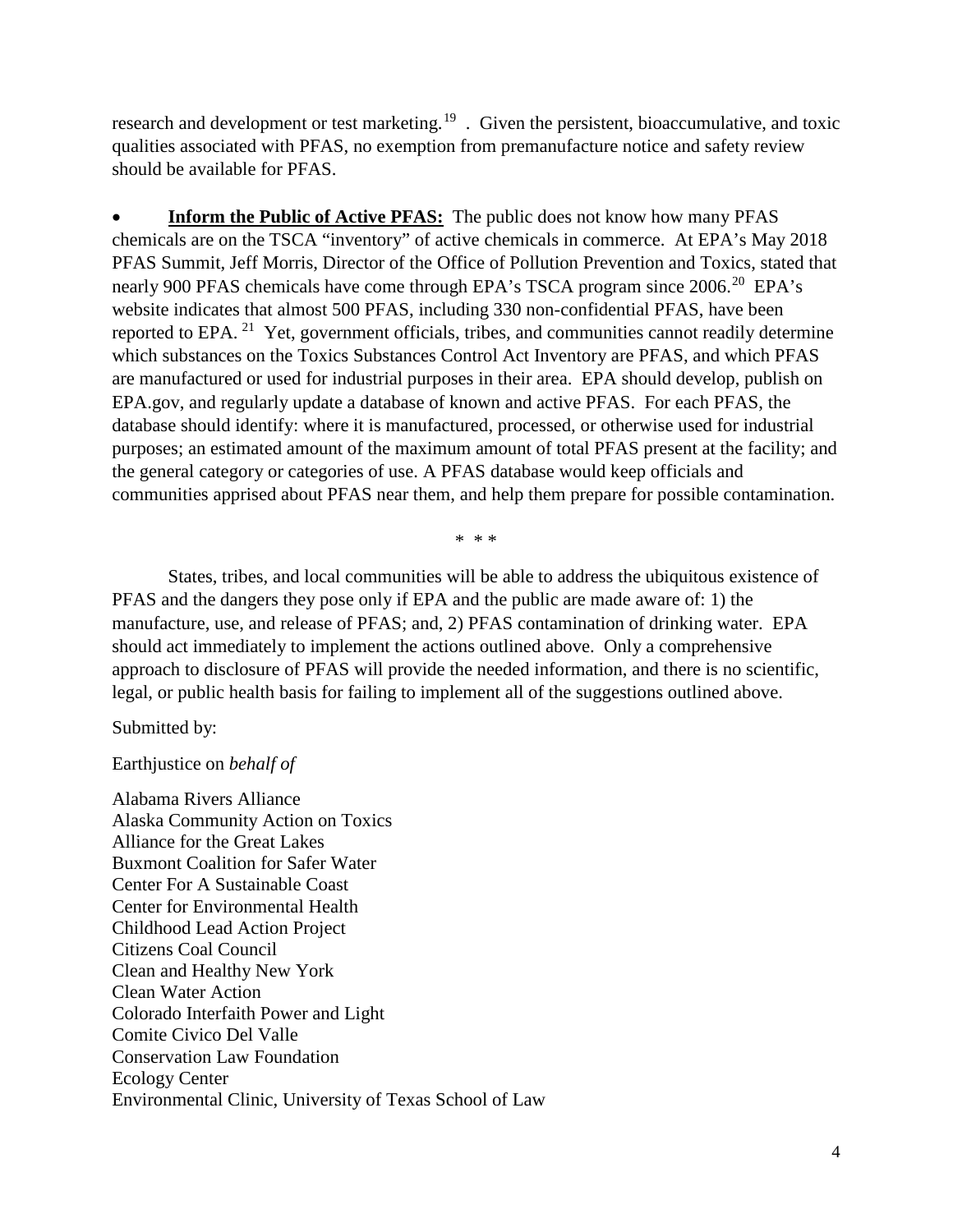Environmental Health Strategy Center Environmental Working Group Freshwater for Life Action Coalition **GreenLatinos** Gulf Restoration Network Headwater LLC Illinois Council of Trout Unlimited League of Conservation Voters National Resources Defense Council Natural Heritage Institute Newburgh Clean Water Project Noorzad, Seth – Law Student Ohio Environmental Council OVEC-Ohio Valley Environmental Coalition PolicyLink Rumult, Kenneth - Professor, Vermont Law School Riverkeeper, Inc. Safer States Sierra Club Toxic-Free Future Union of Concerned Scientists Waterkeeper Alliance WE ACT for Environmental Justice Women's Voices for the Earth Zero Waste Washington

l

<sup>1</sup> U.S. Envtl. Prot. Agency, *PFAS National Leadership Summit and Engagement*, [https://www.ep](https://www.epa.gov/pfas/pfas-national-leadership-summit-and-engagement) [a.gov/pfas/pfas-national-leadership-summit-and-engagement](https://www.epa.gov/pfas/pfas-national-leadership-summit-and-engagement) (last updated Aug. 21, 2018).

<sup>&</sup>lt;sup>2</sup> U.S. Envtl. Prot. Agency, *EPA Actions to Address PFAS*, [https://www.epa.gov/pfas/epa](https://www.epa.gov/pfas/epa-actions-address-pfas)[actions-address-pfas](https://www.epa.gov/pfas/epa-actions-address-pfas) (last updated May 14, 2018).

<sup>3</sup> Pat Rizzuto et al., *CDC Sounds Alarm on Chemical Contamination in Drinking Water*, Bloomberg Env't. (Oct. 17, 2017, 4:23 PM), [https://news.bloomberglaw.com/environment-and](https://news.bloomberglaw.com/environment-and-energy/cdc-sounds-alarm-on-chemical-contamination-in-drinking-water)[energy/cdc-sounds-alarm-on-chemical-contamination-in-drinking-water.](https://news.bloomberglaw.com/environment-and-energy/cdc-sounds-alarm-on-chemical-contamination-in-drinking-water)

<sup>4</sup> Premanufacture Notification Exemption for Polymers; Amendment of Polymer Exemption Rule to Exclude Certain Perfluorinated Polymers, 75 Fed. Reg. 4295, 4296 (Jan. 27, 2010) (to be codified at 40 C.F.R. pt. 723).

<sup>5</sup> *See, e.g.*, C8 Science Panel, *C8 Probable Link Reports*, [http://www.c8sciencepanel.org/prob\\_li](http://www.c8sciencepanel.org/prob_link.html) [nk.html](http://www.c8sciencepanel.org/prob_link.html) (last updated Oct. 29, 2012).

<sup>6</sup> *See* Jeff McMenemy, *EPA Region 1 Leader: PFAS Treatment Could Change*, Fosters.com (Jun. 25, 2018, 7:51 PM), [http://www.fosters.com/news/20180625/epa-region-1-leader-pfas-treatment](http://www.fosters.com/news/20180625/epa-region-1-leader-pfas-treatment-could-change)[could-change;](http://www.fosters.com/news/20180625/epa-region-1-leader-pfas-treatment-could-change) Suzanne Yohannan, *EPA Eyes Individual PFAS But Sees Limits in Chemical-Specific Approach*, InsideEPA.com (Jun. 14, 2018), [https://insideepa.com/weekly-focus/epa](https://insideepa.com/weekly-focus/epa-eyes-individual-pfas-sees-limits-chemical-specific-approach)[eyes-individual-pfas-sees-limits-chemical-specific-approach.](https://insideepa.com/weekly-focus/epa-eyes-individual-pfas-sees-limits-chemical-specific-approach)

<sup>7</sup> U.S. Envtl. Prot. Agency, *Fact Sheet: PFOA & PFOS Drinking Water Health Advisories* (2007), [https://www.epa.gov/sites/production/files/2016-](https://www.epa.gov/sites/production/files/2016-06/documents/drinkingwaterhealthadvisories_pfoa_pfos_updated_5.31.16.pdf)

[<sup>06/</sup>documents/drinkingwaterhealthadvisories\\_pfoa\\_pfos\\_updated\\_5.31.16.pdf](https://www.epa.gov/sites/production/files/2016-06/documents/drinkingwaterhealthadvisories_pfoa_pfos_updated_5.31.16.pdf)